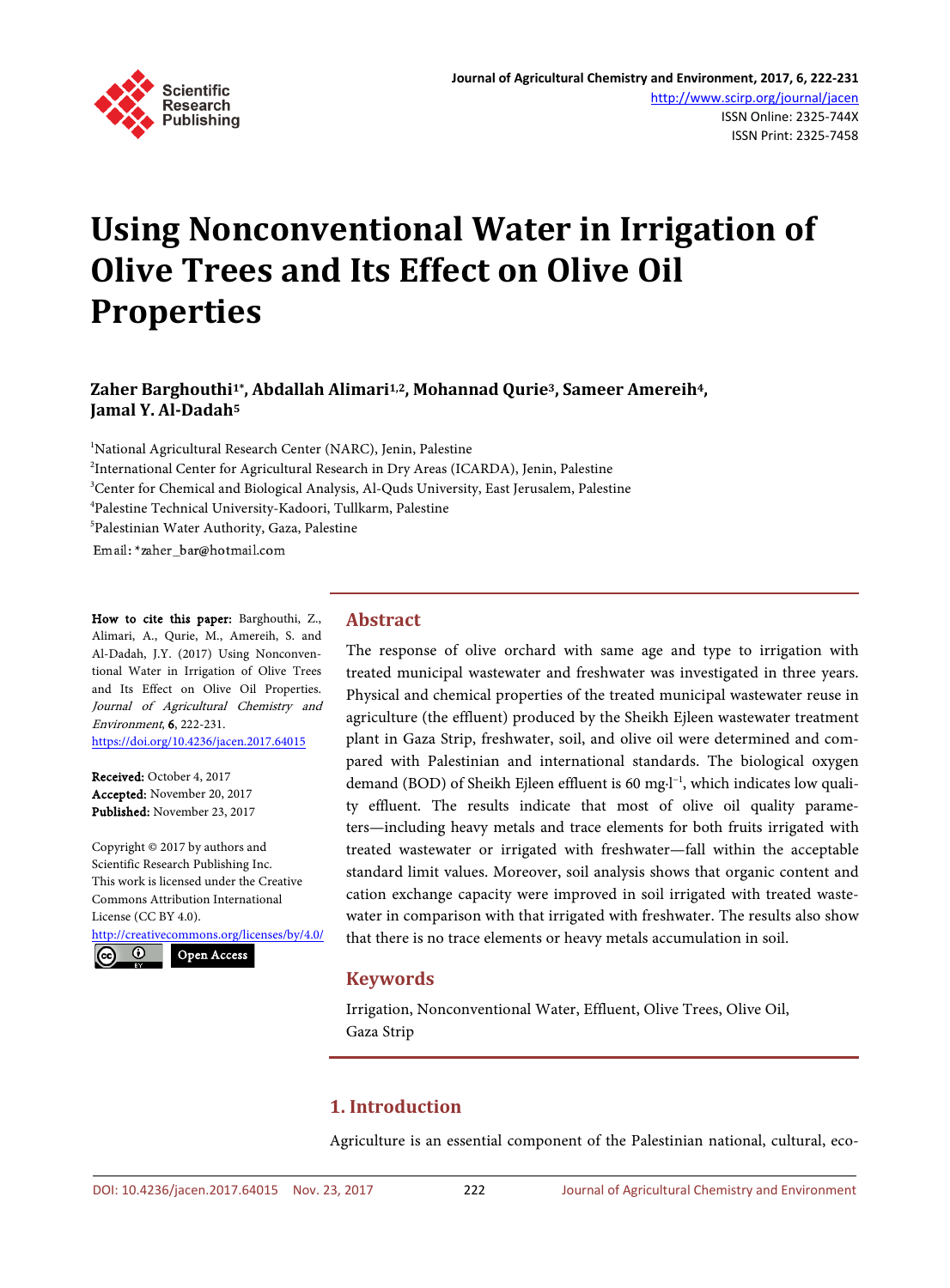nomic and social fabric. It is also important for Palestinians as it embodies their perseverance, confrontation and adherence to their land under the threat of confiscation and settlement activities [\[1\].](#page-8-0) Moreover, it supports the achievement of food security, provides employment for 11.5% of the labor force, contributes 5.6% to the gross domestic product (GDP), and accounts for 21% of total exports, in addition to its direct contribution to the improvement and preservation of the environment [\[2\].](#page-8-1) Approximately 183,000 hectares of land are used for agriculture, and nearly half of that is used for olive trees, employing large number of unskilled labour and about 15% of working women. For many Palestinian farmers, olive trees and oil provide an important source of income. In fact, 80,000 to 100,000 families are said to rely on olives and olive oil for primary or secondary source of income [\[3\]](#page-8-2) [\[4\].](#page-8-3)

The olive tree is of great significance for Palestinians, as it has cultural, traditional and economic value. Harvest season was always seen as a joyful time for family and friends to gather. Palestine has some of the world's oldest olive trees, some dating back 4000 years. There are approximately 11 million olive trees accounting for 70% of fruit production in Palestine [\[5\].](#page-8-4)

However, the agriculture sector is facing many challenges and obstacles. The political conflict in Palestine is the most critical of these challenges, characterized by the occupation practices of land confiscation, control over natural resources, and restriction on mobility of products between Palestinian areas on one hand; and with the international market on the other, hand. The agricultural sector is also suffering from the limited water sources, the access restrictions, and climate changes challenges [\[6\].](#page-8-5) Therefore, the agricultural sector's contribution to gross domestic product (GDP) has been declining over years, from 18.8% in 1987 to 4.1% in 2013 in Palestine, and to 3.4% in the West Bank [\[6\]](#page-8-5) [\[7\].](#page-8-6) Accordingly, olive oil production dropped from an average of 23,000 tons per year during the period 2000-2004 to 14,000 tons per year during the period 2007-201[0 \[7\].](#page-8-6)

The Middle East countries are suffering from sharp shortage of water resources and increasing water demand due to increase of population and exploitation of the available water resources [\[8\].](#page-8-7) However, water crises in Palestine is felt most acutely than that in the middle east as the Palestinians suffer from both of water availability due to natural factors and from water accessibility due to political restrictions [\[9\].](#page-8-8) Furthermore, climate change, both increased temperature and decreased rainfall causing more frequent drought and increasing desertification, will significantly impact on Palestinian agriculture, food security and water availability [\[9\]](#page-8-8) [\[10\].](#page-8-9)

The increasing competition for good-quality water among different water-use sectors has reduced allocation of freshwater for agriculture [\[11\].](#page-8-10) In order to narrow the gap between freshwater demand and supply, farmers have to increasingly rely on use of nonconventional water (wastewater and saline water) for crop production, which represents an opportunity to save freshwater [\[9\]](#page-8-8) [\[12\]](#page-8-11) [\[13\].](#page-9-0) Palestinian national agricultural sector strategy for the period 2014-2016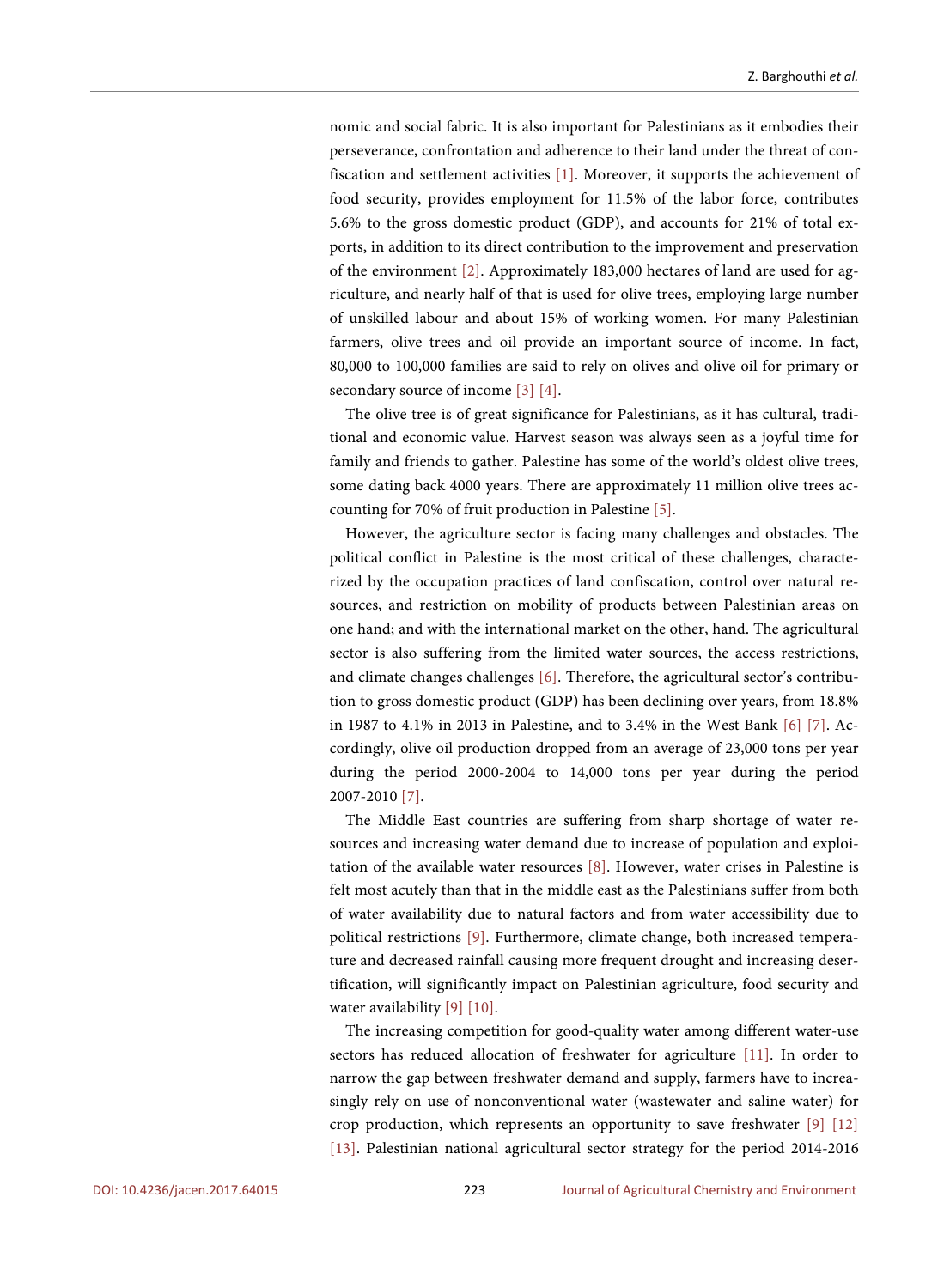which is called "Resilience and Development" aims to increase the available water for agriculture by 30 million⋅m<sup>3</sup> by the end of 2016, 15 million⋅m<sup>3</sup> of which is from nonconventional water [\[2\].](#page-8-1) Wastewater and saline water represent two potential sources for non-conventional water in Palestine.

On light of the above, treated wastewater effluent is one of the promising solutions in the integrated water management. It is less expensive and considered an attractive source of irrigation water. Moreover, it is considered a promising practice that helps in minimizing the pollution of the ecosystem subjected to contamination by direct disposal into surface or groundwater. In addition, treated wastewater is a valuable source for plant nutrients and organic matter needed for maintaining fertility and productivity of arid soils.

In the present work, treated wastewater of Sheikh Ejleen wastewater treatment plant is used to irrigate olive orchard in order to study its effect on olive oil properties, soil, environment, public health, etc., in comparison with reference sample of olive trees of the same type and age irrigated by fresh groundwater as control, then, quality of olive oil extracted from trees irrigated by different types of irrigation is compared.

## **2. Methodology**

The experiment was conducted in Gaza strip at El-Zaitoun area in Shetawe's farm, and it's at 800 m from Gaza treatment plant, where a pilot project called Sheikh Ejleen Pilot Project for using the treated wastewater in irrigation of olive orchard.

#### **2.1. Study Area**

The Gaza Strip area is part of Palestine. It is a very small area of about 365 km<sup>2</sup> located at the eastern coast of the Mediterranean, about 35 km long and between 6 to 12 km wide The Gaza Strip forms a transitional zone between the semi-humid coastal area in the north and the semi-arid Sinai desert in the south [\[8\].](#page-8-7) Sheikh Ejleen is a neighborhood in southern Gaza City near the coastal road. According to the Palestinian Central Bureau of Statistics (PCBS), the Palestinian population in the Gaza Strip at the end of 2016 was 1.91 million [\[14\].](#page-9-1)

#### **2.2. Sheikh Ejleen Wastewater Treatment Plant**

Sheikh Ejleen wastewater treatment plant is a hybrid system consists of anaerobic lagoons, biotowers (attached growth biofilm), and activated sludge (suspended growth) wastewater plant that built in 1978 and redesigned and rehabilitated in 1996 to remove nutrients (carbonaceous, nitrogen, and phosphorous) from wastewater. It is located at Gaza Strip south of Gaza City on 140 dunums with a rated capacity of 60,000 m<sup>3</sup>/d (for design year 2020). The plant receives mostly residential wastewater. The partially-treated effluent is discharged to Mediterra-nean Sea. Currently there is a pilot reuse project of about 1000 m<sup>3</sup>/day [\[15\].](#page-9-2) Several effluents samples were taken during the experiment for water quality analy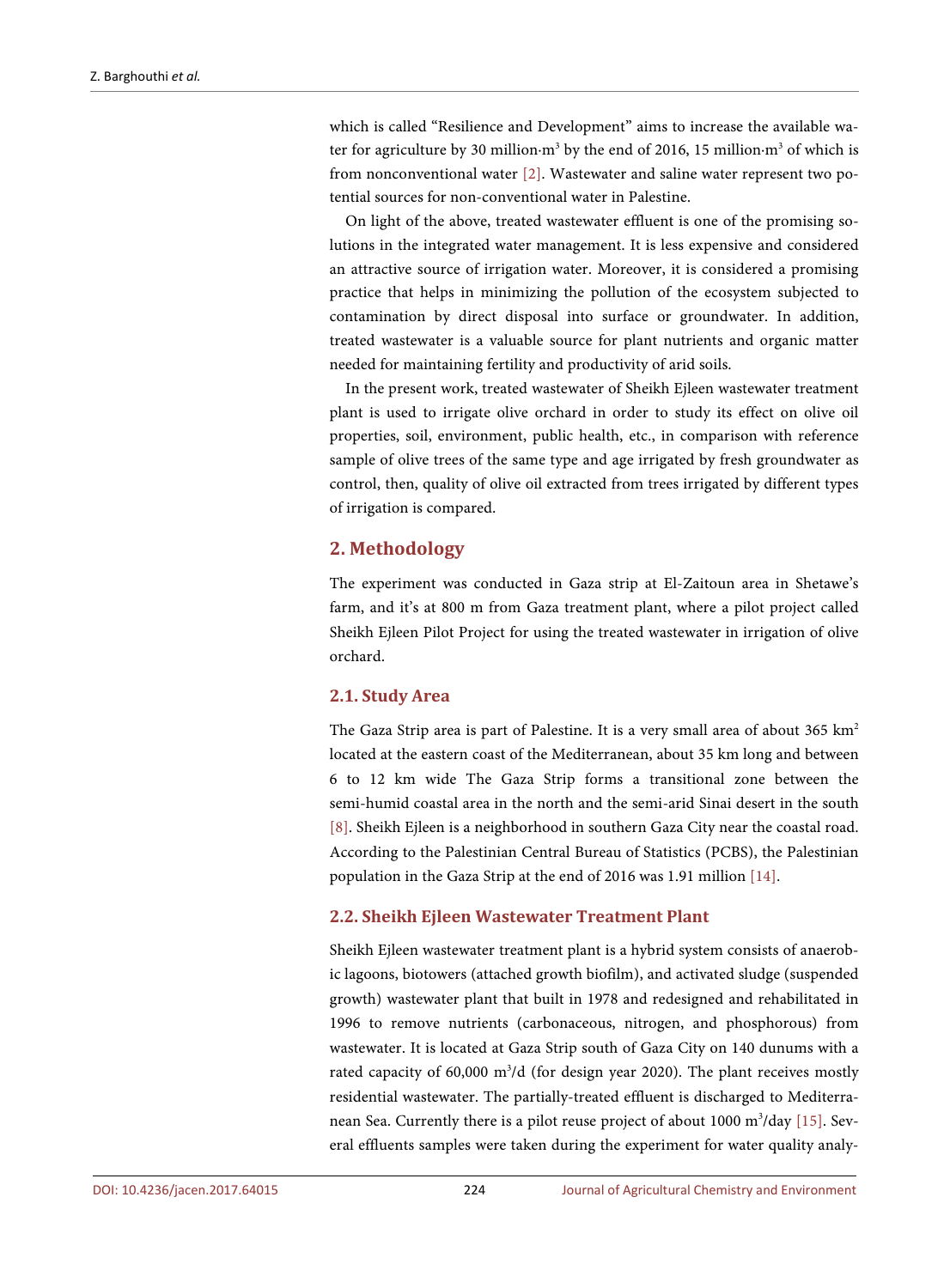sis including physical, chemical and biological analysis according to the standard methods for the examination of water and wastewate[r \[16\].](#page-9-3)

#### **2.3. Field Experiment**

The olive orchard in Sheikh Ejleen-Gaza Strip was divided in to two parts of the same variety of olive trees (K18), the same age, and with the same olive fruit color, which is green. In each part, three lines of olive trees were considered as three replicates, and samples were taken randomly from these replicates. The total area of the orchard is about 23 dunums (1 dunum =  $1000$  m<sup>2</sup>). One part (14 dunums) was irrigated by secondary treated wastewater (STWW) obtained from Sheikh Ejleen wastewater treatment plant while the second parts (9 dunums) was irrigated by freshwater (FW). Olive oil characteristic of the two parts were compared depending on technical lab analysis. Moreover, conditions to minimize the risk to public health and environment, and to promote safe application of wastewater reuse were discussed. Green ripe olives were harvested in October manually by hand, and milled after 5 - 6 days. Olive fruit samples for extraction were taken randomly by hand. Virgin olive oil was extracted by milling the selected olive fruit sample, followed by suction filtration with warm water, and then oil separation using separatory funnel. Effect of using treated wastewater in irrigation on selected olive oil quality parameters such as refractive index, free acidity, peroxide value, iodine value, trace metals and heavy metals was studied by comparing the results with reference sample used as control (extracted from trees irrigated with fresh water). Moreover, results of both olive oil samples (irrigated with treated wastewater or with fresh water) were compared with Palestinian and international standards.

#### **2.4. Water Crises and Quality in the Study Area**

In Gaza, as in Palestine, there is a large gap between water resources and demand [\[8\].](#page-8-7) Water resources available in Gaza are limited to groundwater from the Coastal Aquifer (98%), or to water purchased from the Israeli water company (MEKOROT) (2%). Approximately 52% of this available water is used in irrigation [\[17\].](#page-9-4) The Coastal Aquifer receives an annual average recharge of 55 - 60 MCM/y mainly from rainfall, while the annual extraction rates from the aquifer is about 200 MCM. This unsustainable high rates of extraction has led to lowering the groundwater level, the gradual intrusion of seawater and up conning of the underneath saline groundwater. Therefore, water situation in Gaza is very bad in terms of quantity or quality. For example, the major parts of the aquifer have chloride concentration ranging between 600 - 2000 mg/L, while along the coastal line chloride concentration exceeds 2000 mg/L and can reach more than 10,000 mg/L at some spots due to effect of seawater intrusion. Moreover, nitrate concentration in the municipal wells ranges from 50 to more than 200 mg/L. 13.3% of them had nitrate concentration less than 50 mg/L—WHO allowable limit [\[17\].](#page-9-4) UN agencies and Coastal Municipal Water Utilities estimate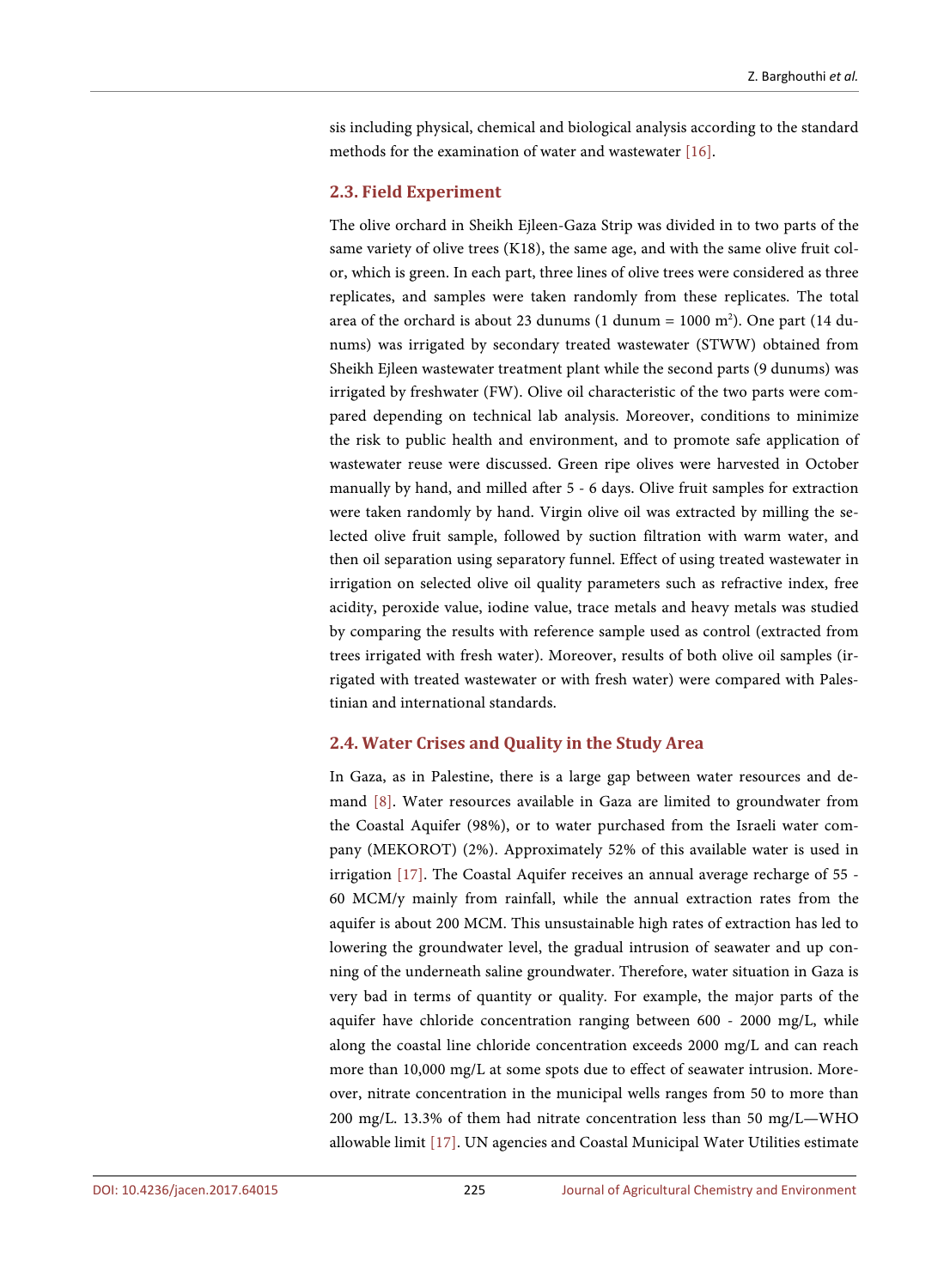the aquifer's supply water, suitable for human consumption, will disappear over the next five to ten years [\[18\].](#page-9-5)

#### **3. Results and Discussion**

#### **3.1. Sheikh Ejleen Freshwater Characteristics**

About 90% to 95% of Coastal Aquifer—the municipal water supply for drinking in Gaza—is considered unfit for human consumption and not potable according to WHO standards [\[17\]](#page-9-4) [\[18\].](#page-9-5) This is in agreement with the present work results obtained from groundwater sample analysis. The sample was taken from Sheikh Ejleen area and analyzed in our labs according to the standard methods for the examination of water and wastewater. [Table 1](#page-4-0) summarizes the physical and chemical analysis of freshwater in Sheikh Ejleen area as compared with Palestinian Standard (PS) for drinking water.

The results indicate that total dissolved solid (TDS), chloride, nitrate, potassium, calcium, and sodium contents in the drinking groundwater sample exceeding the Palestinian Standard acceptable limit. In fact, the groundwater aquifer is deteriorated because of pollution, increasing demand and the Israeli control of Palestinian water resources. As pumping increases, the aquifer becomes more deteriorated and more brackish.

#### **3.2. Sheikh Ejlenn Wastewater Treatment Plant Characteristics**

Various effluents samples were taken from Sheikh Ejleen wastewater treatment plant for physical, chemical and biological characteristics. [Table 2](#page-5-0) summarizes the effluent characteristics comparing with Palestinian Standard for treated wastewater quality reuse in agriculture.

Results in [Table 2](#page-5-0) show that the biological oxygen demand (BOD) is 60 mg∙l−1 , which indicates low quality effluent. In fact, the biotowers characterized by dark biofilms which is an indicator of inefficient bacterial growth, this most likely due to inoperative pretreatment unit process. Total dissolved solid, chloride, sodium and magnesium contents exceed the Palestinian Standard acceptable limit.

The study area can be irrigated by the treated wastewater (effluent) because the water table is deep; freshwater quality in aquifers is low and somewhere the water considered as brackish water; irrigated area is far away from residential areas and population; and it is closer to Sheikh Ejleen treatment plant.

<span id="page-4-0"></span>Table 1. Physical and chemical analysis of freshwater in Sheikh Ejleen as compared with Palestinian Standard (PS) for drinking water.

|                 | <b>TDS</b><br>$mg·l^{-11}$ | pH          |     |    |    | Chloride Nitrate Potassium Magnesium Calcium Sodium Detergent<br>$mg \cdot l^{-1}$ mg $\cdot l^{-1}$ mg $\cdot l^{-1}$ mg $\cdot l^{-1}$ mg $\cdot l^{-1}$                  |     | $mg·l^{-1}$ | $mg·l^{-1}$ |
|-----------------|----------------------------|-------------|-----|----|----|-----------------------------------------------------------------------------------------------------------------------------------------------------------------------------|-----|-------------|-------------|
| Sam-<br>ple     |                            |             |     |    |    | $1300 \pm 10 \quad 6.9 \pm 0.1 \quad 670 \pm 15 \quad 61.0 \pm 0.1 \quad \ 42.6 \pm 0.1 \quad \ 97.0 \pm 0.8 \quad \ 110.0 \pm 0.5 \quad 398.0 \pm 9.5 \quad 0.30 \pm 0.01$ |     |             |             |
| PS <sup>*</sup> | 1000                       | $6.5 - 8.5$ | 250 | 50 | 10 | 100                                                                                                                                                                         | 100 | 200         | 0.5         |

\*: Palestinian Standard for drinking water (PS-41/2005) issued by Palestinian Standard Institute.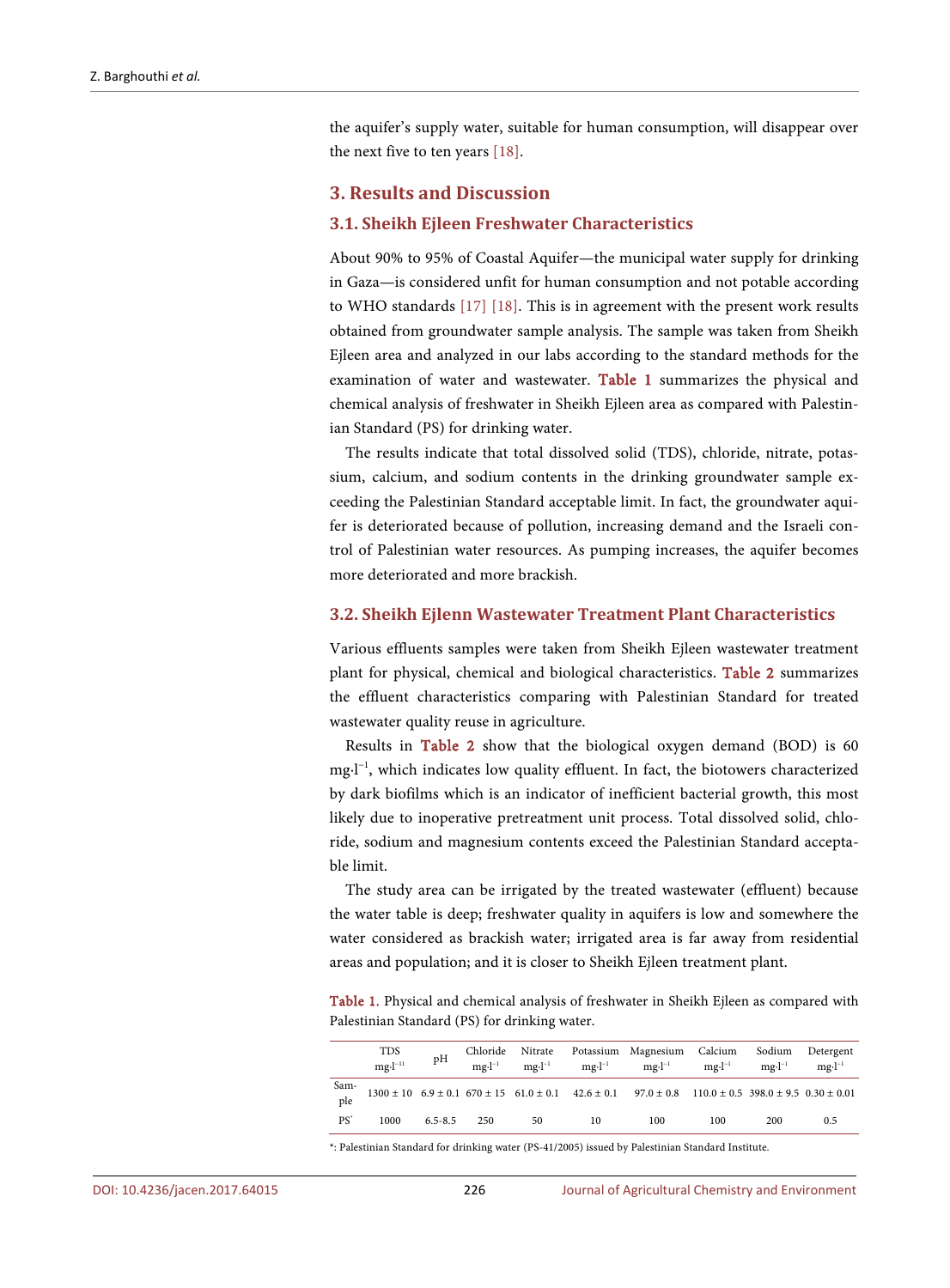|                                | Effluent        | $PS*$            |
|--------------------------------|-----------------|------------------|
| pH                             | $7.43 \pm 0.1$  | $6 - 9$          |
| $TDS$ (mg $-I^{-1}$ )          | $2320 \pm 10$   | 1500             |
| $TSS (mg·l-1)$                 | $35 \pm 1$      | 50 (C) quality   |
| Chloride $(mg·l-1)$            | $1100 \pm 22$   | 400              |
| Sulfate $(mg·l-1)$             | $95 \pm 1$      | 500              |
| Sodium $(mg·l-1)$              | $600 \pm 35$    | 200              |
| Calcium $(mg l^{-1})$          | $132 \pm 15$    | 400              |
| Magnesium $(mg·l-1)$           | $90 \pm 5$      | 60               |
| Nitrate $(mg·l-1)$             | $70 \pm 4$      | 50               |
| Total phosphorus $(mg·l^{-1})$ | $4.7 \pm 0.1$   | 30               |
| Potassium $(mg·l^{-1})$        | $26 \pm 1$      |                  |
| $BOD$ (mg $\cdot l^{-1}$ )     | $60 \pm 3$      | $60$ (D) quality |
| $COD$ (mg $\cdot l^{-1}$ )     | $185 \pm 5$     | 150              |
| Boron $(mg·l^{-1})$            | $0.50 \pm 0.01$ | 0.7              |

<span id="page-5-0"></span>Table 2. Physical and chemical analysis of Sheikh Ejleen effluent as compared with Palestinian Standard (PS) for irrigation of fruit trees.

\*: Palestinian Standard for using effluent in irrigation (PS-742/2003) of fruit trees issued by Palestinian Standard Institute.

## **3.3. Effect of Treated Wastewater on Soil Parameters and Extracted Olive Oil Quality**

The crops are susceptible to heavy metals if, there is a source of heavy metals that either natural or artificial reaches wastewater. Compatible conditions stimulate heavy metals to release such as low pH is not exist in Gaza because there are no heavy industries to release heavy metals. On the contrary, high pH, in Gaza soil due to the presence of carbonate and bicarbonate, contributes to heavy metals fixation. Therefore, heavy metals, if found, will not affect the crops. However, periodic analytical tests must be done in order to avoid future accumulative effects. This is in agreement with data in [Table 3](#page-6-0) and [Table 4](#page-6-1) for soil and olive oil analysis, respectively.

Using treated wastewater in irrigation improves soil properties in term of organic matter content and cation exchange capacity as shown in [Table 3.](#page-6-0) Soil analysis for both Shetawe's farm (irrigated by effluent) and reference orchards (irrigated by freshwater) indicated that soil texture was Sandy Loam. There was no effect for irrigation by effluent on soil pH and electrical conductivity (EC) in comparison with soil irrigated with freshwater [\(Table 3\)](#page-6-0). Furthermore, there is no significant difference between heavy metals concentration, such as boron, manganese, nickel, lead, and cadmium, in both of the two soil samples. Therefore, irrigation using treated wastewater shows no significant addition of heavy metals to the soil due to the reasons mentioned previously, in addition to the fact that Sheikh Ejleen treatment plant is almost exclusively of domestic origin, with little industrial contribution.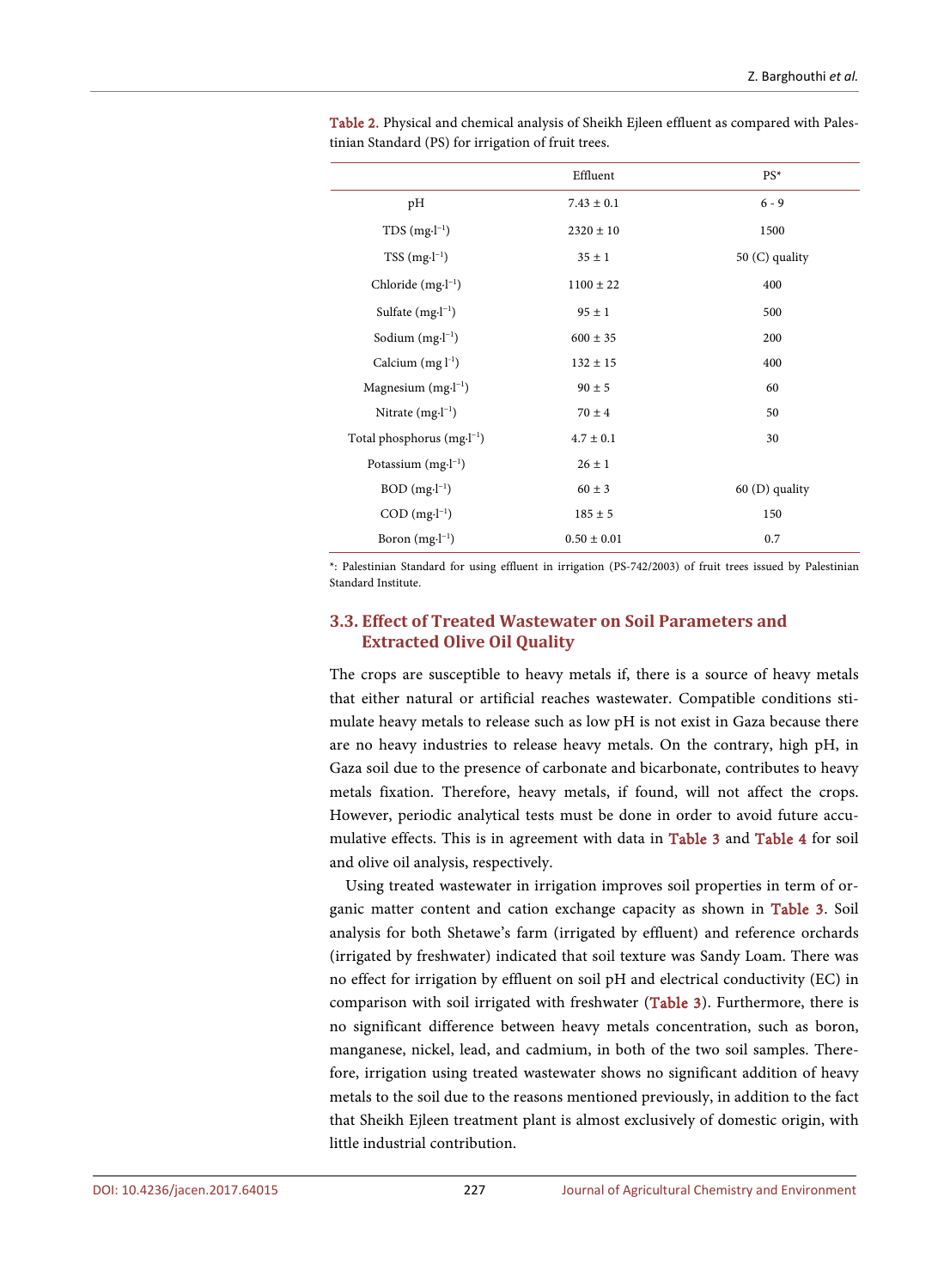|                                             | Soil irrigated by effluent | Soil irrigated by freshwater |
|---------------------------------------------|----------------------------|------------------------------|
| Clay $(%)$                                  | $17.5 \pm 0.1$             | 17.5                         |
| Silt $(\%)$                                 | $10.0 \pm 0.1$             | 15.0                         |
| Sand (%)                                    | $72.5 \pm 0.1$             | 67.5                         |
| pH                                          | $8.149 \pm 0.010$          | 8.295                        |
| $TDS(mg·l^{-1})$                            | $460 \pm 8$                | 448                          |
| $EC (\mu S/cm)$                             | $767 \pm 15$               | 746                          |
| Organic matter (%)                          | $3.55 \pm 0.10$            | 1.27                         |
| Calcium carbonate (%)                       | $8.2 \pm 0.1$              | 11                           |
| Cation exchange capacity (meq/100 g)        | $0.532 \pm 0.010$          | 0.238                        |
| Chloride (mg·kg <sup>-1</sup> )             | $188 \pm 3$                | 125                          |
| Sodium $(mg \cdot kg^{-1})$                 | $200 \pm 4$                | 170                          |
| Calcium (mg·kg <sup>-1</sup> )              | $27.0 \pm 0.1$             | 20                           |
| Magnesium $(mg \cdot kg^{-1})$              | $20.0 \pm 0.1$             | 12                           |
| Nitrate $(mg \cdot kg^{-1})$                | $19.0 \pm 0.1$             | 27                           |
| Potassium $(mg \cdot kg^{-1})$              | $9.0 \pm 0.1$              | 15                           |
| Total alkalinity (mg·kg <sup>-1</sup> )     | $92.0 \pm 0.1$             | 79                           |
| Carbonate alkalinity ( $mg \cdot kg^{-1}$ ) | Not detected               | Not detected                 |
| Phosphate $(mg \cdot kg^{-1})$              | Not detected               | Not detected                 |
| Manganese $(mg \cdot kg^{-1})$              | $24.0 \pm 0.1$             | 2.1                          |
| Boron $(mg \cdot kg^{-1})$                  | $7.9 \pm 0.1$              | 0.7                          |
| Cadmium (mg·kg <sup>-1</sup> )              | $0.30 \pm 0.01$            | 0.2                          |
| Zinc $(mg \cdot kg^{-1})$                   | $41.0 \pm 0.1$             | 18                           |
| Nickel $(mg \cdot kg^{-1})$                 | $2.20 \pm 0.01$            | 3.2                          |

<span id="page-6-0"></span>Table 3. Soil physical and chemical properties of soil samples from Shetawe's farm area and the reference orchard area.

<span id="page-6-1"></span>Table 4. Quality characteristics of olive oil extracted from olive fruits irrigated by Sheikh Ejleen effluent and reference orchard as compared with Palestinian Standard (PS).

|                                                                       | Trees irrigated by Trees irrigated by<br>effluent | freshwater          | $PS^*$          |
|-----------------------------------------------------------------------|---------------------------------------------------|---------------------|-----------------|
| Acidity expressed as oleic acid (%)                                   | $3.8 \pm 0.1$                                     | $3.14 \pm 0.1$      | 3.3             |
| Peroxide value (meq $\cdot$ O <sub>2</sub> $\cdot$ Kg <sup>-1</sup> ) | $20.2 \pm 0.3$                                    | $25.8 \pm 0.4$      | 20              |
| Iodine value (g $I_2/100$ g-oil)                                      | $96 \pm 2$                                        | $92 + 2$            | 75-94           |
| Refractive index at 20°C.                                             | $1.4697 \pm 0.0003$                               | $1.4705 \pm 0.0005$ | 1.4677 - 1.4705 |
| Relative density at °C                                                | $0.907 \pm 0.001$                                 | $0.906 \pm 0.001$   | $0.910 - 0.916$ |
| Iron $(mg \cdot kg^{-1})$                                             | $2.80 \pm 0.01$                                   | $3.10 \pm 0.01$     | 5.0             |
| Lead $(mg \cdot kg^{-1})$                                             | $0.09 \pm 0.01$                                   | $0.08 \pm 0.01$     | 0.1             |
| Copper $(mg \cdot kg^{-1})$                                           | 0.01<                                             | 0.01<               | 0.1             |
| Cadmium $(mg \cdot kg^{-1})$                                          | 0.01<                                             | 0.01<               | 0.1             |

\*: Palestinian Standard for olive oil (PS-188/1997) issued by Palestinian Standard Institute.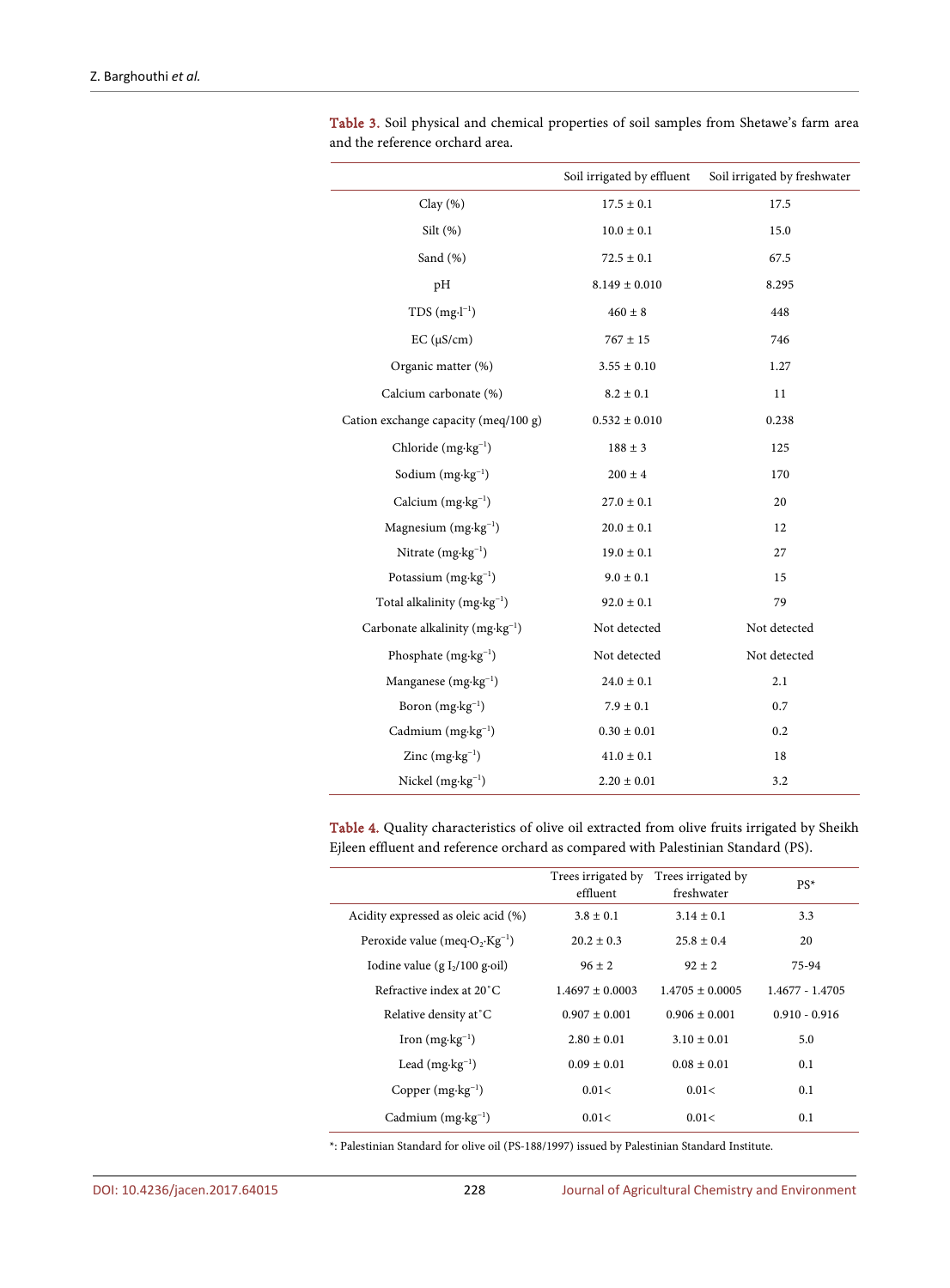[Table 4](#page-6-1) shows olive oil parameter obtained from analysis of olive oil extracted from olive fruits irrigated by Sheikh Ejleen effluent and reference orchard (irrigated by freshwater) as compared with Palestinian Standard (PS). Obtained results indicate that most of olive oil quality parameters fall within the standard limit values. Moreover, trace elements concentration is less than the Palestinian Standards acceptable limit. This is in line with the domestic origin of the influents, of Sheikh Ejleen treatment plant, which contains little industrial contribution.

There are no significant differences of quality parameters for olive oil extracted from the fruits of both irrigation types. However, Acidity (expressed as oleic acid) of olive oil extracted from fruits of the trees irrigated with treated wastewater has higher value than the standard limit, it's likely because of using careless extraction methods for pressing the fruits of the trees that irrigated with wastewater. On the other hand, peroxide values for olive oil extracted from fruits of the trees irrigated with freshwater is higher than that extracted from fruits of the trees irrigated with effluent, the values exceed the standard allowable limit, it's likely because it's lower in oleic acid or less monounsaturated than polyunsaturated fatty acids. This renders olive oil less resistant to oxidation.

Conditions in the study area such as low quality freshwater, availability of Sheikh Ejleen treatment plant which provides close source of treated wastewater, and the absence of heavy metals due to domestic origin of influent, motivate using of the effluent in irrigation. On the other hand, the concerns for human health and the environment are the most important constraints in the reuse of treated wastewater. Health concerns can be overcome by raising public awareness, and by developing and implementing reuse standards. For example, irrigation of olive trees must be stopped for a month before harvest time, and, fallen fruits should not be taken. Moreover, the possibilities of pathogens passing from the treated wastewater to vegetables or fruits can be minimized by keeping an appropriate distance between the treated wastewater and the fruits; using subsurface drip irrigation; and by disinfection of the treated wastewater.

## **4. Conclusions**

Physical and chemical analysis of drinking groundwater in the study area—Sheikh Ejleen, indicate that concentration of the quality parameters such as total dissolved solid, chloride, sodium, calcium, potassium and nitrate exceed Palestinian standards acceptable limit. In fact, there is no significant difference between effluent quality and freshwater low quality which can be considered as brackish water.

Soil samples analysis show that using treated wastewater in irrigation improves soil properties in term of organic matter content and cation exchange capacity, and there is no significant addition of heavy metals such as boron, manganese, nickel, lead, and cadmium to the soil.

Comparing quality characteristics of olive oil extracted from trees irrigated by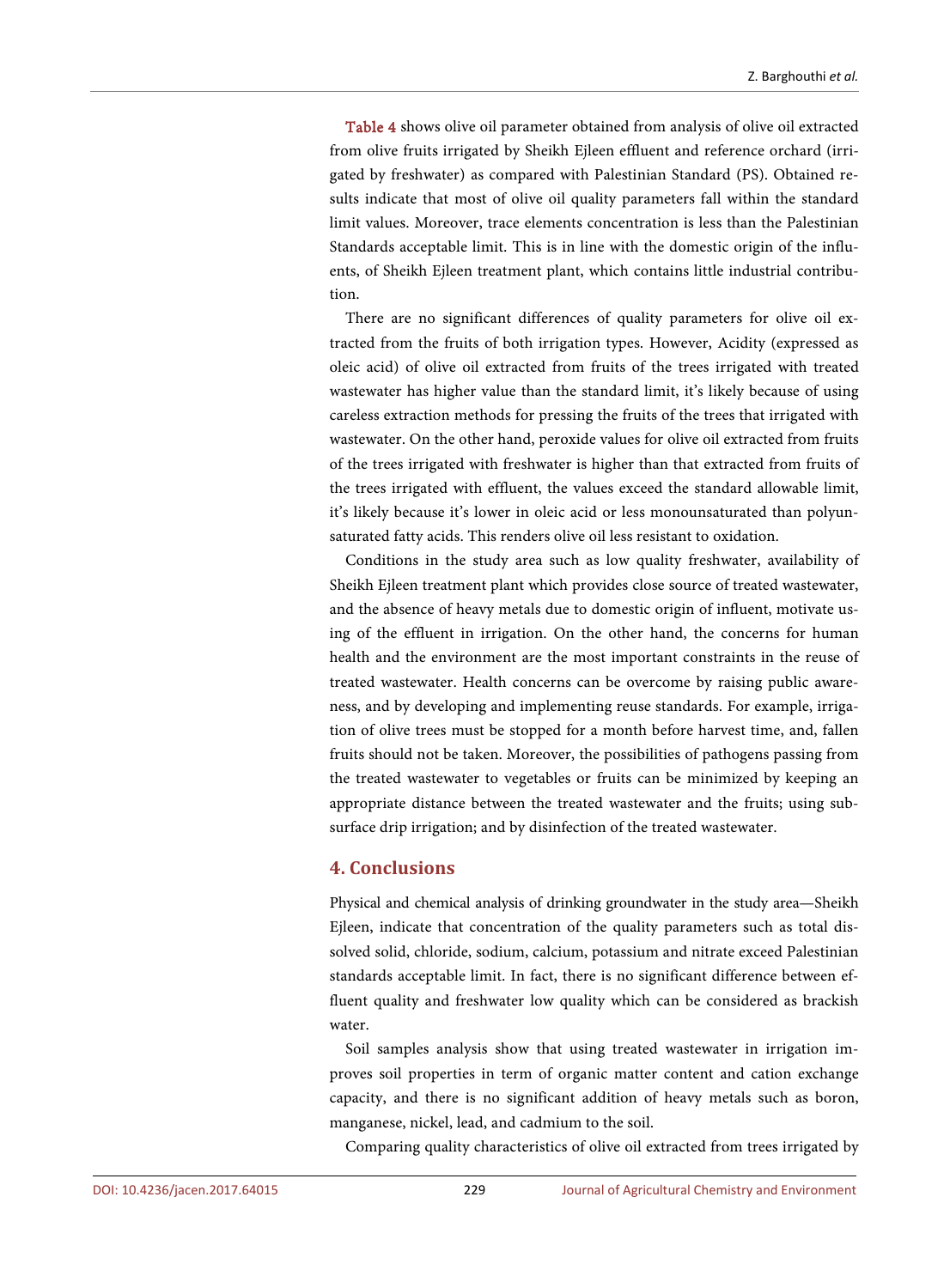effluent or irrigated by freshwater shows that there is no signification difference, and values are fallen within the acceptable standard limit values.

#### **Acknowledgements**

The authors thank Eng. Haneen N. Al-Sbihi and Eng. Yousra A. Abu-Sharekh for the help in samples collection and data analysis during their graduation project in the Environmental Engineering Department—Islamic University of Gaza. The project Water and Livelihood Initiatives (WLI)-ICARDA is highly acknowledged for supporting this work to be published.

#### **References**

- <span id="page-8-0"></span>[1] Ministry of Agriculture (2010) Agricultural Sector Strategy 2011-2013 "A Share Vision". Ministry of Agriculture, Ramallah.
- <span id="page-8-1"></span>[2] Ministry of Agriculture (2013) National Agricultural Sector Strategy 2014-2016 "Resilience and Development". Ministry of Agriculture, Ramallah.
- <span id="page-8-2"></span>[3] International Trade Centre (ITC), Ministry of National Economy (MoNE), and Palestine Trade Center (PalTrade) (2010) National Export Strategy "Olive Oil Sector Export Strategy 2014-2018". Ministry of National Economy, Ramallah.
- <span id="page-8-3"></span>[4] Meneley, A. (2011) Blood, Sweat and Tears in a Bottle of Palestinian Extra—Virgin Olive Oil. Food Culture Society, 14, 275-291. <https://doi.org/10.2752/175174411X12893984828872>
- <span id="page-8-4"></span>[5] Joint Advocacy Initiative (JAI) (2016) The Olive Tree Campaign "Keep Hope Alive" Reports 2013-2014 & 2014-2015. East Jerusalem[. http://www.jai-pal.org/](http://www.jai-pal.org/)
- <span id="page-8-5"></span>[6] Isaac, J., Ghattas, R. and Hrimat, N. (2015) Palestinian Agricultural Production and Marketing between Reality and Challenges: Executive Summary for a Research Study "Food Production-Consumption Assessment to Improve Sustainable Agriculture and Food Security in the West Bank-Palestine". The Applied Research Institute-Jerusalem (ARIJ), Bethlehem.
- <span id="page-8-6"></span>[7] UNCTAD (2015) The Besieged Palestinian Agricultural Sector. United Nation, New York and Geneva.
- <span id="page-8-7"></span>[8] Baalousha, H. (2006) Desalination Status in the Gaza Strip and Its Environmental Impact. Desalination, 196, 1-12. <https://doi.org/10.1016/j.desal.2005.12.009>
- <span id="page-8-8"></span>[9] Barghouthi, Z. and Gerstetter, C. (2012) Climate Change and Opportunities to Reduce Its Impacts on Agriculture and Water, and Conflict Risks in Palestine. In: Rahil, M. and Natsheh, B., Eds., Water Crises and Agricultural Development in Palestine, Palestine Technical University-Kadoorie, Tulkarm, 39-52.
- <span id="page-8-9"></span>[10] El-Jazairi, L. (2010) The Road to Olive Farming: Challenges to Developing the Economy of Olive Oil in the West Bank. Oxfam GB, Oxford.
- <span id="page-8-10"></span>[11] Bahri, A. (2008) Water Reuse in Middle Eastern and North African Countries. In: Jimenez, B. and Asano, D., Eds., Water Reuse: An International Survey of Current Practice, Issues and Needs, IWA Publishing, London, 27-47.
- <span id="page-8-11"></span>[12] Barghouthi, Z. (2010) Water Scarcity and Opportunities for Saline Water Use in Palestine. In: Sustainable Management of Saline Waters and Salt-Affected Soils in Agriculture: Proceeding of the Second Bridging Workshop, Qadir, M., Wichelns, D., Oster, J., Jacobsen, S.-E., Basra, S.M.A. and Choukr-Allah, R., Eds., ICARDA & IWMI, Aleppo, 85-91.